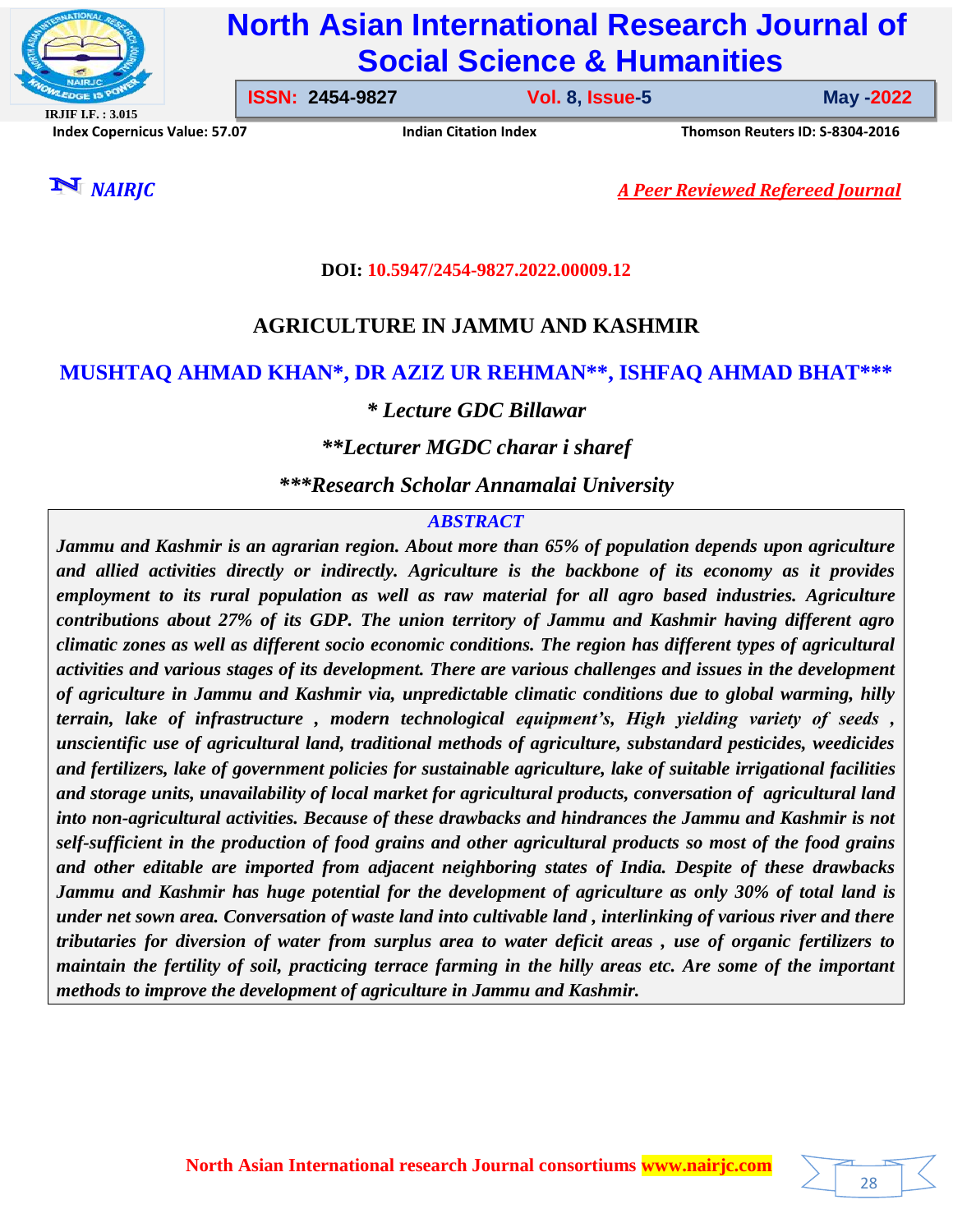#### **INTRODUCTION**

Jammu and Kashmir lies on the northern side of Indian subcontinent. Jammu and Kashmir is richly endowed with natural resources and competitive advantage stretches from 32°17' to 36°58'N latitudes and 73°26' to 80°30'E longitudes. Total areas of Jammu and Kashmir on 15 August 1947 was 222236 sq. kms .Out of which only 30% (666701 sq. km) of total land is under Net sown area. The people of Jammu and Kashmir mainly depends upon agriculture directly or indirectly as it provides employment to about 65% of its total population and contributes about 65% of its total revenue which explains the dependency of region on agriculture and allied activities. As the population of region is continuously increasing with the decadal growth of 17% so it's necessary to have sustainable use of its land resources to meet the increasing needs of its 1.24 cr population. The process of cultivation of crops and domestication of animals is called agriculture. The agricultural activities of a region depends upon number of factors viz physical and nonphysical factors.

#### **Physical factors includes**

1: Topography of the region like mountains plains plateaus hills lowlands highlands etc. Directly controls the nature of agriculture and its development**.**

2: Climatic conditions. Jammu and Kashmir has different climatic conditions we have cool and moist temperate Kashmir region, warm moist Jammu region

3: Precipitation; various forms of precipitation like rain, snow sleet etc. also determines the nature of agriculture in a region. Snowfall in Kashmir valley during winter season effects the agricultural activities very badly. Magnitude and intensity of precipitation also determine the types of agricultural activities in a region.

4. Irrigation; Availability of water for irrigation purposes has profound impact on the development of agriculture. Areas with the availability of water for irrigation purpose has well flourished agriculture compared to areas with shortage of adequate water resources.

5. Nature of soil; Area's with good fertile soil has high agricultural productivity and vice versa in low fertile soils.

#### **Socio cultural factors.**

1. Size of land holdings. Regions having large size of land holdings have good productivity compared to regions having small land holdings.

**North Asian International research Journal consortiums www.nairjc.com**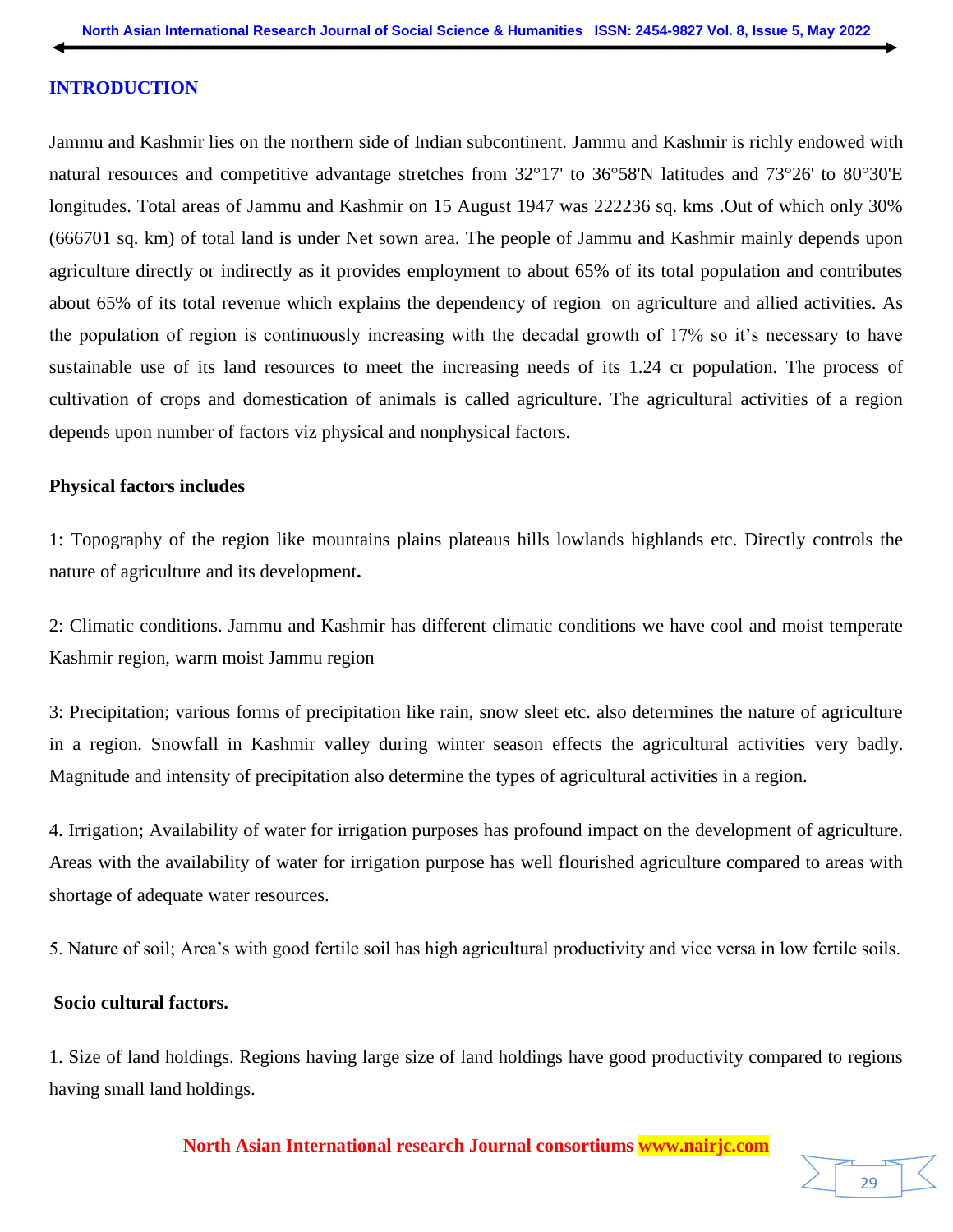2. Technological Development; Region's with advanced technology know how have high yield per hectare of agricultural productivity compared to under developed regions.

3. Work force. Agriculture is labour intensive activity areas with large working population has good agricultural production compare to areas having shortage of agricultural labours.

4. Culture of the society. Nature of agriculture also depends upon type of food eaten by the population. People having rice as staple food most grow rice (Kashmir) .while as in Jammu region people mostly eat wheat and grow the same to feed its population.

5. Family size. Small sized families mostly grow labour extensive crops while as large sized families grow labour intensive crops.

6. Roads. Roads are mostly considered as life line of a country. Region's having good road connectivity have good returns of agricultural income as the agricultural products can be easily transported from field to market and storage units.

7. Market .Market plays an important role in the nature of agriculture. Most of the regions grow crops as per market demand. Availability of market facilitates the cultivation of cash crops having good economic return.

8. Culture of the society. Vegetarian societies mostly grow crops for the own consumption as they only depends on vegetables for food while as non-vegetarian societies grow crops to feeds their cattle and for economic returns.

#### **LITERATURE REVIEW**

1. Barah.B.C. (2010*),* A Rapporteurs in Indian Journal of Agricultural economics, in his work entitled 'problems and prospects for mountain agriculture' states that, it is the topographical diversities, distinctive socio-economic features and climatic variability which makes the hilly and mountains areas different from plain areas. These features states that a unique treatment is given to hilly and mountains areas, the infrastructure facilities, transport and communication should play an important role and these facilities should be enhanced.

2. Fatima Kaneez and Hussain Anwar. in May (2014) in their research work entitled 'Problems and prospects of hill farming states that, the important features like topography, physiographic feature, diversity of habitat and elevation are the key elements which creates the difference between hill and plain areas. Hilly areas is generally offer a vast scope for the growers and cultivators of diverse mixes crops like, cereals, pulses, oilseeds, fruits,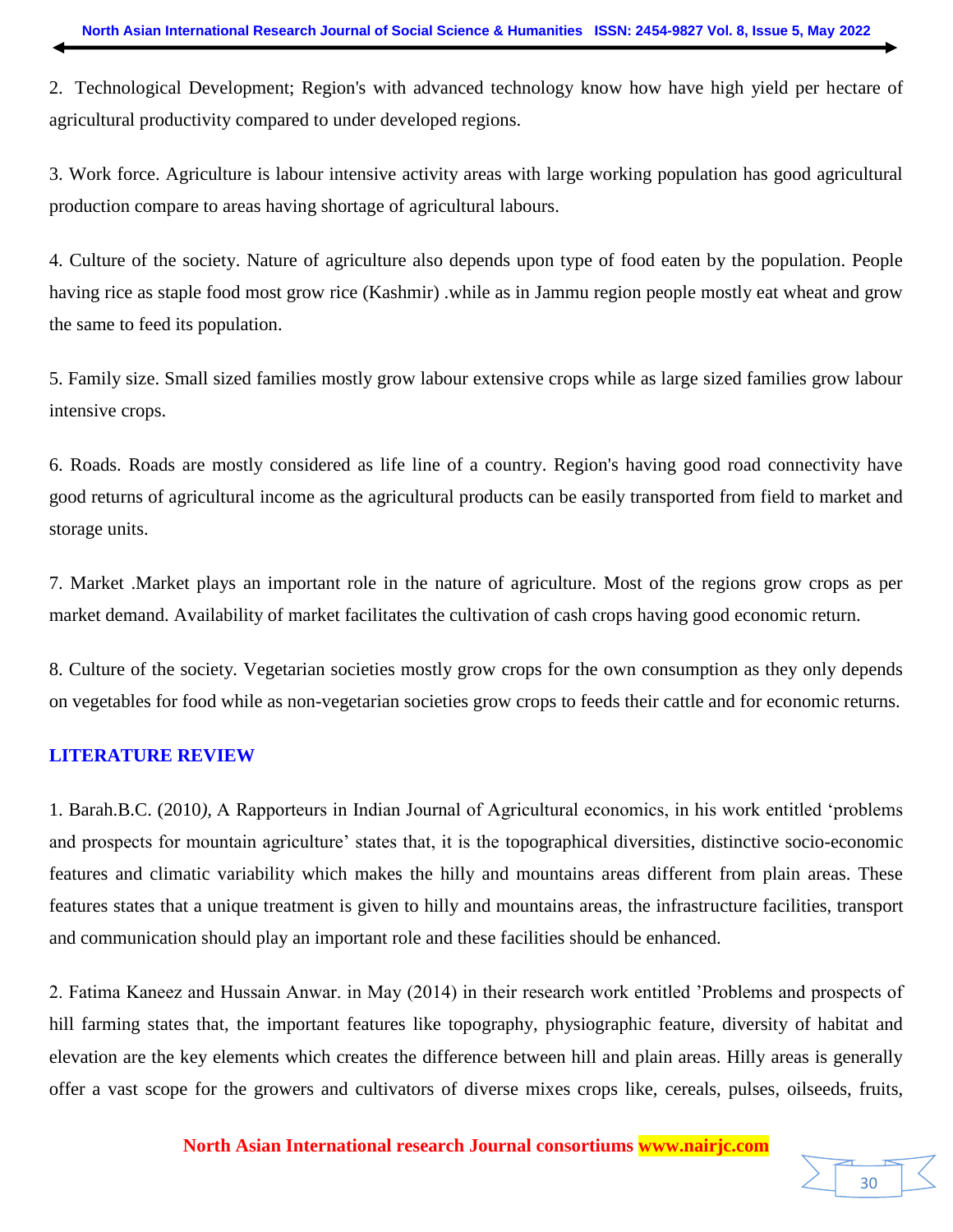vegetables and flowers. The most important and dominant feature of hill farming is the small holding, sloping marginal lands and dependent on rain fall.

3. Alam Badar Iqbal in February (2018) in his work entitled 'Indian Agriculture Issues and Challenges' states that despite being recording the high growth rate by Indian economy the condition of Indian agriculture is worse. There are various issues and concern which are directly as well as indirectly related to the growth and development of Indian agricultural. Since independence Indian agriculture continue to become the back bone of economy and more than 70% of population resides in village and therefore the majority of people believes that" rural India is the real India". After 2012-13 the production of horticulture grows more than agriculture production, the reason is simply because of increase in yield per hectare of horticulture.

4. Kumar Rohitashw and Raj Hardener Gautam in (2014) , in his work entitled 'Climate change and its impact on agricultural productivity in India ' states that , climate change has a very serious issues on almost all the natural resources especially water which sustain the life on this planet. Changes in biosphere, biodiversity and other natural resources has a serious and adverse effect on the human health and quality of life. The changes in temperature, seasonal variation effect the human health.

#### **OBJECTIVES**

- 1. To Analyse the production of different food crops in the Jammu and Kashmir.
- 2. To show district wise trend analysis of number, area and size of holding in J&K.
- 3. To identify the major drawbacks to agricultural production and productivity in J&K.

## **METHODOLOGY**

This paper is based on secondary data, which has been collected from Statistical digest of J&K,2016-17, Economic survey of J&K 2016. We have used descriptive statistics to analyses the production process of various food grains. The trend lines have been used to show the number, area and average holding size.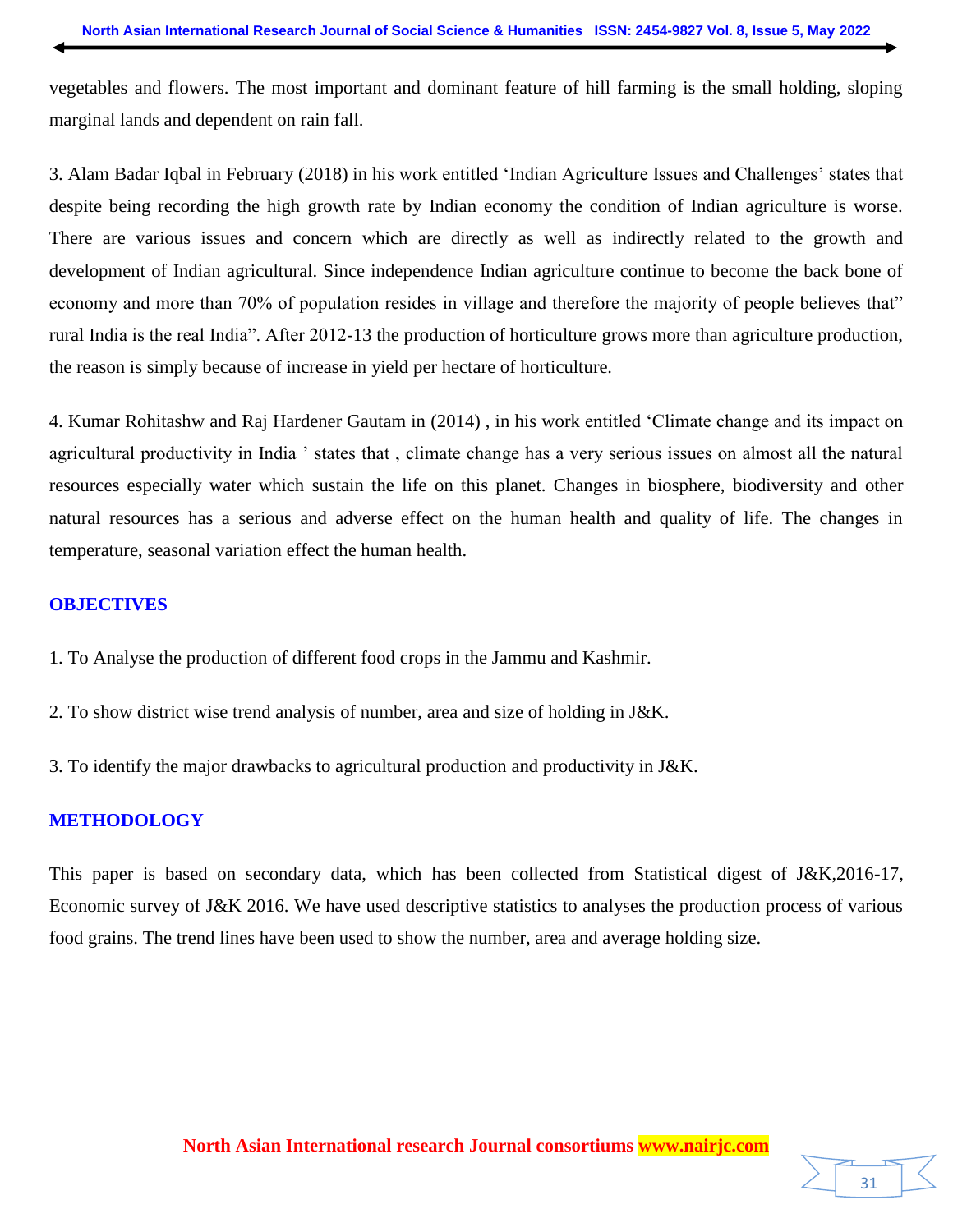| S. No          | Year           | Rice | Maize          | Wheat | Other   | Pulses         | Total  | Growth rate in |
|----------------|----------------|------|----------------|-------|---------|----------------|--------|----------------|
|                |                |      |                |       | Cereals |                | food   | total food     |
|                |                |      |                |       |         |                | grains | production     |
| $\mathbf{1}$   | $\overline{2}$ | 3    | $\overline{4}$ | 5     | 6       | $\overline{7}$ | 8      | 9              |
| $\mathbf{1}$   | 2000-          | 4153 | 5258           | 1487  | 170     | 128            | 11196  | 19.31          |
|                | 01             |      |                |       |         |                |        |                |
| $\mathbf{2}$   | $2001 -$       | 4223 | 5381           | 3430  | 198     | 125            | 13357  | $-0.69$        |
|                | 02             |      |                |       |         |                |        |                |
| 3              | 2002-          | 4214 | 4651           | 4055  | 203     | 142            | 13265  | 15.53          |
|                | 03             |      |                |       |         |                |        |                |
| $\overline{4}$ | 2003-          | 5048 | 5326           | 4595  | 225     | 132            | 15325  | $-1.9445$      |
|                | 04             |      |                |       |         |                |        |                |
| 5              | 2004-          | 4928 | 4922           | 4782  | 243     | 152            | 15027  | $-0.047$       |
|                | 05             |      |                |       |         |                |        |                |
| 6              | 2005-          | 5574 | 4535           | 4575  | 201     | 135            | 15020  | 5.0399         |
|                | 06             |      |                |       |         |                |        |                |
| $\overline{7}$ | 2006-          | 5546 | 4869           | 4983  | 238     | 141            | 15777  | $-0.44$        |
|                | 07             |      |                |       |         |                |        |                |
| 8              | 2007-          | 5620 | 4745           | 4559  | 230     | 153            | 15707  | 9.307          |
|                | 08             |      |                |       |         |                |        |                |
| 9              | 2008-          | 5637 | 6331           | 4835  | 227     | 139            | 17169  | $-23.20$       |
|                | 09             |      |                |       |         |                |        |                |
| 10             | 2009-          | 5011 | 4870           | 2899  | 233     | 172            | 13185  | 15.411         |
|                | 10             |      |                |       |         |                |        |                |
| 11             | 2010-          | 5447 | 5277           | 4663  | 231     | 169            | 15217  | 4.30           |
|                | 11             |      |                |       |         |                |        |                |
| 12             | $2011 -$       | 5447 | 4745           | 5003  | 231     | 141            | 15872  | $-1.594$       |
|                | 12             |      |                |       |         |                |        |                |
| 13             | 2012-          | 5465 | 5123           | 4646  | 250     | 144            | 15619  | 10.44          |
|                | 13             |      |                |       |         |                |        |                |

Table 1.1Agriculture production of food grains (qtls) from 2000-01 to 2016-17

**North Asian International research Journal consortiums www.nairjc.com**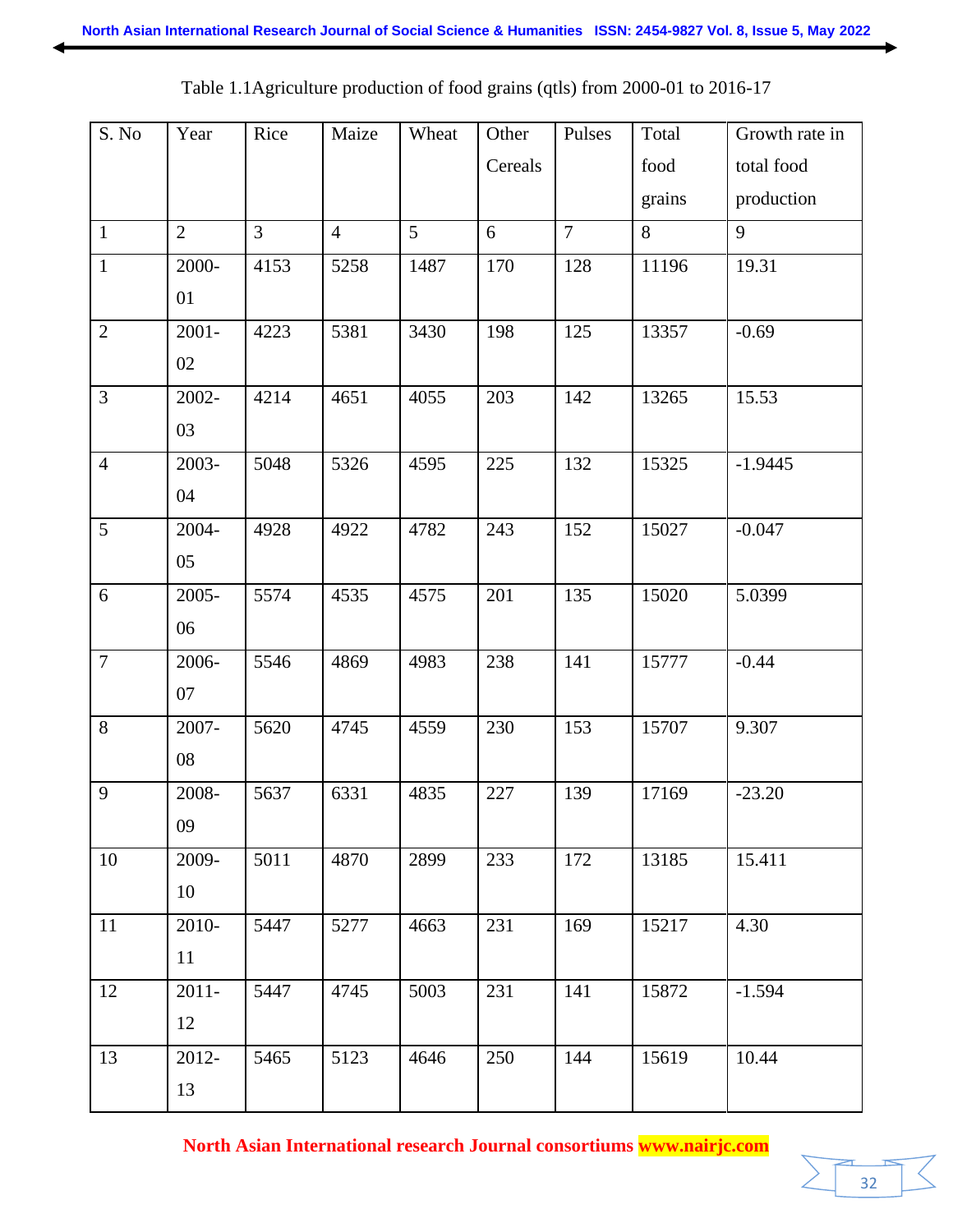| 14 | $2013-$  | 5567 | 5305 | 6018 | 222 | 138 | 17250 | $-39.24$ |
|----|----------|------|------|------|-----|-----|-------|----------|
|    | 14       |      |      |      |     |     |       |          |
| 15 | 2014-    | 3450 | 3600 | 3143 | 195 | 93  | 10481 | 66.09    |
|    | 15       |      |      |      |     |     |       |          |
| 16 | $2015 -$ | 6466 | 5237 | 5449 | 163 | 93  | 17408 | $-2.72$  |
|    | 16       |      |      |      |     |     |       |          |
| 17 | 2016-    | 5725 | 5411 | 5485 | 211 | 101 | 16933 | $-100$   |
|    | 17       |      |      |      |     |     |       |          |

Source: Statistical digest of J&K 2016-17

As shown in the above table 1.1, From 2000-01 to 2016-17 the total food Grains average increase is as follows Rice (5148.294), Maize (5034.471), Wheat (4388.647), Others cereals (215.9412) and pulses is (135.1765) , the total average food grains increase to (14929.88). The production of Rice is minimum in the year 2014-15 (3450), minimum Maize production in the year 2014-15 (3600), minimum Wheat production is in the year 2000-01 (1487), others cereals is minimum in the year 2015-16 (163), pulses

in the year 2014-15 (93) and total food grains is minimum in the year 2014-15 (10481) while maximum production of food grains followed by Rice is maximum in the year 2015-16(6466), Maize in the year 2008- 09(6331), Wheat in the year 2013-14 (6018), Others cereals in the year 2012-13 (250), Pulses in the year 2009-10 (172) and Total food Grains production increased in the year 2015-16 (17408).

## **GROWTH RATE IN FOOD PRODUCTION**

As shown in the above figure the growth rated of total food grains production in a few years 2006-07, 2008-09, 2011-12, 2013-14, 2014-15 and 2015-16 was negative and growth rate remain much positive in the years 2014- 15(66.09%) while in all the other years it remains positive.

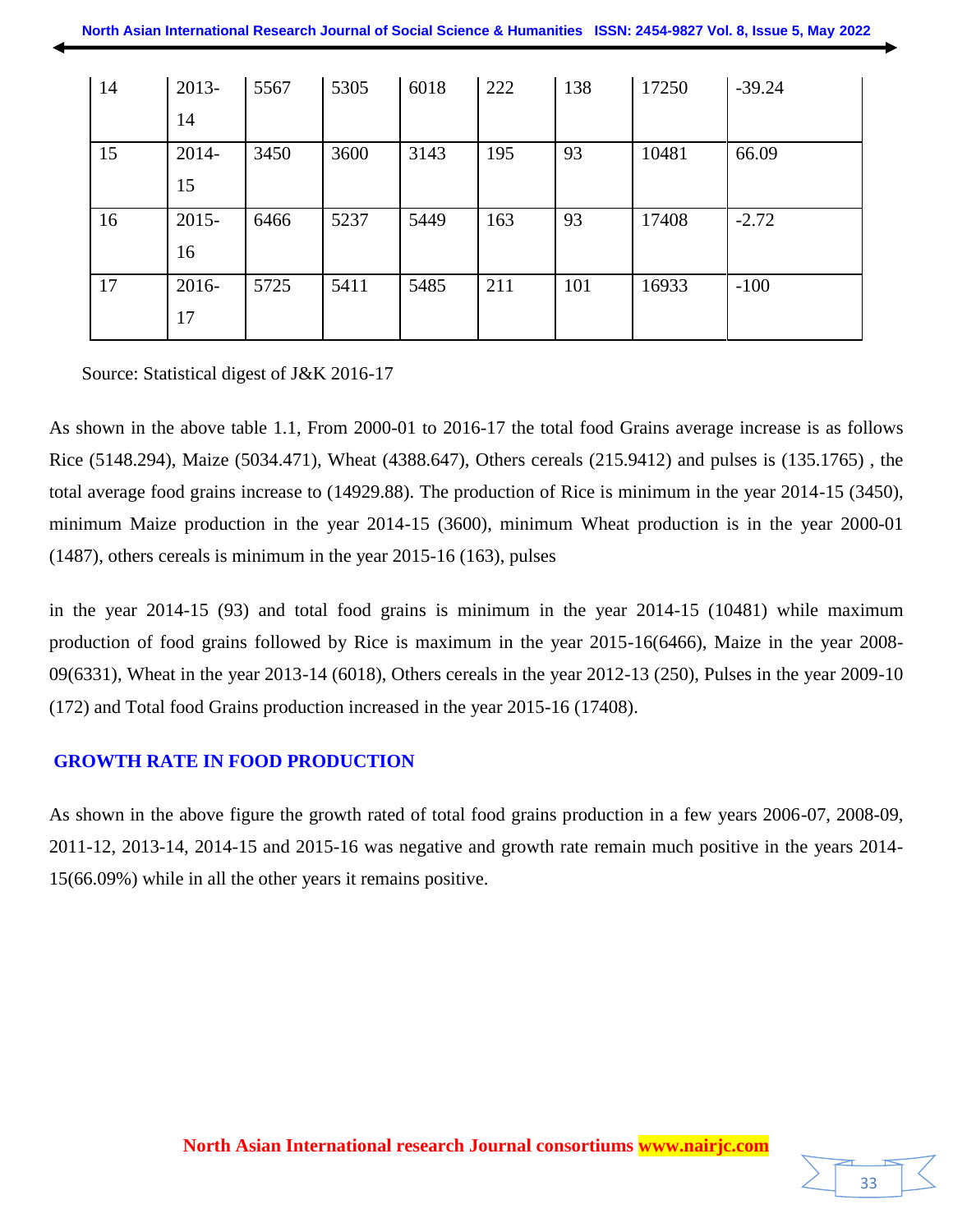|         | Rice   | Maize    | Wheat    | Others   | Pulses   | Total<br>food |
|---------|--------|----------|----------|----------|----------|---------------|
|         |        |          |          |          |          | grains        |
| Mean    | 5148.2 | 5034.471 | 4388.647 | 135.1765 | 135.1765 | 14929.88      |
| Manimum | 3450   | 3600     | 1487     | 163      | 93       | 10481         |
| Maximum | 6466   | 6331     | 6018     | 250      | 172      | 17408         |

Table 1.2 Descriptive statics of various food Grains from 2001-2017

Source: - Statistical digest of J&K 2016-17

|  |  |  | Table 1.3 Number & Area of operational holding |  |
|--|--|--|------------------------------------------------|--|
|  |  |  |                                                |  |

| $\Delta 0.0$<br>(2005)<br>2011<br>$\sim 000$<br>$\mathbf{v}$<br>∪⊥∪∡ |  |
|----------------------------------------------------------------------|--|
|----------------------------------------------------------------------|--|

| No of Holding | Area      | Average H. | No of   | Area      | Average H. |
|---------------|-----------|------------|---------|-----------|------------|
|               | $(00)$ ha | size       | Holding | $(00)$ ha | size       |
| 38.74         | 11.46     | 0.3        | 36.5    | 11.38     | 0.31       |
| 40.98         | 16.77     | 0.41       | 39.82   | 14.8      | 0.37       |
| 79.89         | 44.37     | 0.56       | 113.73  | 49.14     | 0.43       |
| 112.24        | 46.98     | 0.42       | 120     | 46.68     | 0.39       |
| 64.61         | 23.65     | 0.37       | 66.72   | 26.23     | 0.39       |
| 76.8          | 42.79     | 0.57       | 85.54   | 41.36     | 0.48       |
| 38.85         | 18.9      | 0.49       | 40.94   | 22.95     | 0.56       |
| 130.15        | 67.01     | 0.51       | 126.47  | 64.17     | 0.51       |
| 43.66         | 21.07     | 0.48       | 43.69   | 20.78     | 0.48       |

**North Asian International research Journal consortiums www.nairjc.com**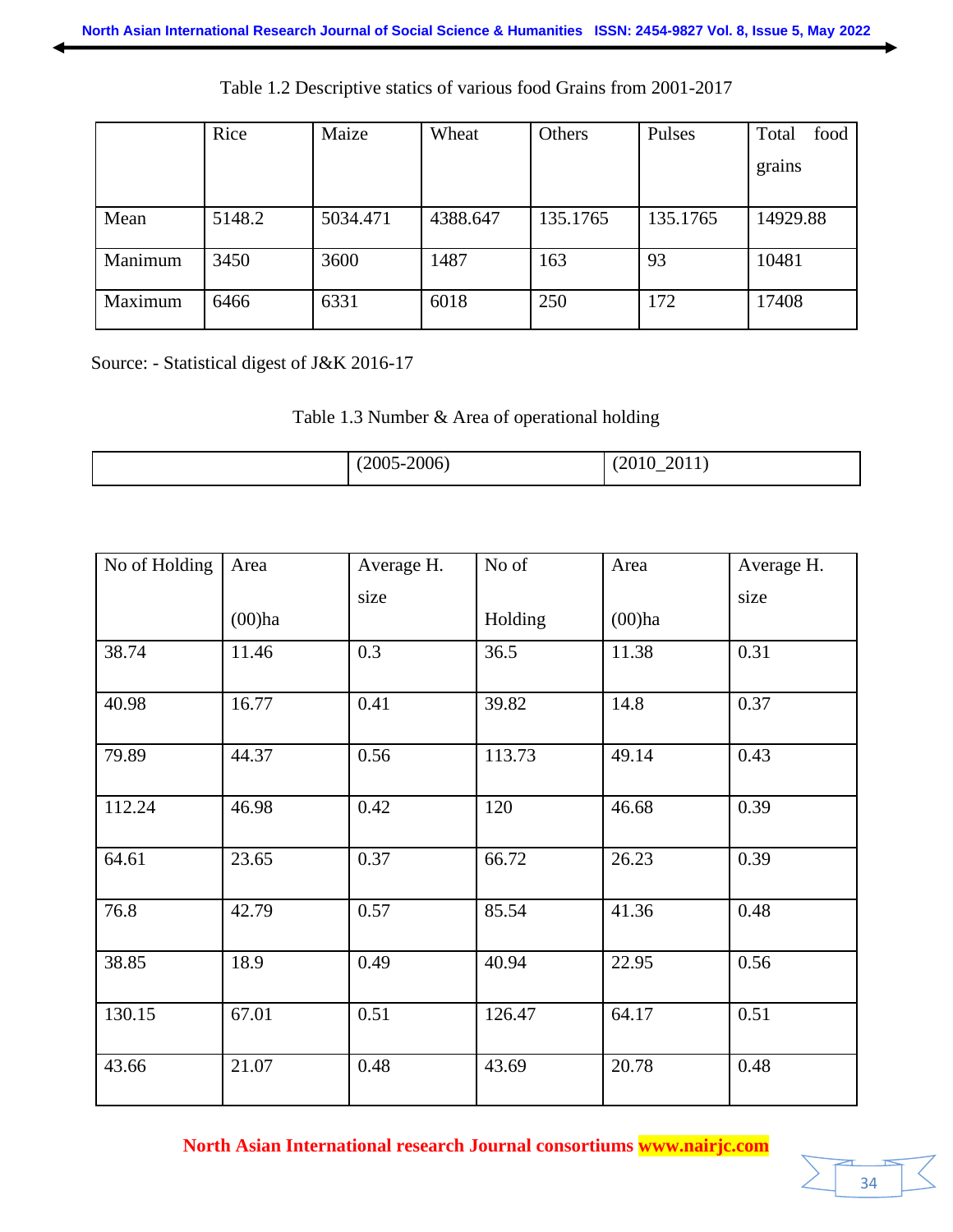| 97.68   | 44.85 | 0.46 | 90.6   | 45.9   | 0.51 |
|---------|-------|------|--------|--------|------|
| 24.92   | 17.9  | 0.72 | 21.51  | 14.47  | 0.67 |
| 20.83   | 13.14 | 0.63 | 19.71  | 12.74  | 0.65 |
| 126.39  | 90.89 | 0.78 | 140.25 | 101.7  | 0.73 |
| 33.06   | 30.75 | 0.93 | 44.17  | 38.88  | 0.88 |
| 83.01   | 87.95 | 1.06 | 80.89  | 76.73  | 0.95 |
| 65.26   | 63.36 | 0.97 | 65.2   | 59.52  | 0.91 |
| 48.21   | 66.61 | 1.38 | 41.12  | 33.05  | 0.85 |
| 72.11   | 79.77 | 1.11 | 77.73  | 78.7   | 1.01 |
| 47.83   | 42    | 0.88 | 52.13  | 44.68  | 0.88 |
| 55.95   | 41.52 | 0.74 | 59.56  | 40.63  | 0.68 |
| 44.76   | 21.53 | 0.48 | 42.98  | 21.66  | 0.5  |
| 31.88   | 21.03 | 0.66 | 40.15  | 27.15  | 0.68 |
| 1377.81 | 922.5 | 0.67 | 1449.4 | 895.36 | 0.62 |

As shown in the above table 1.3 in the year2005-06 there is maximum number of holding size 130.15 in Baramulla district and minimum number is in Kargil district which is 20.83 this is because of the reason that Baramulla district is plain and suitable for cultivation on the other hand Kargil district is hilly terrain district and not suitable for cultivation. On the other hand in 2010-11 the maximum holding size is 140.25 in Jammu district and minimum is 19.71 in Kargil district.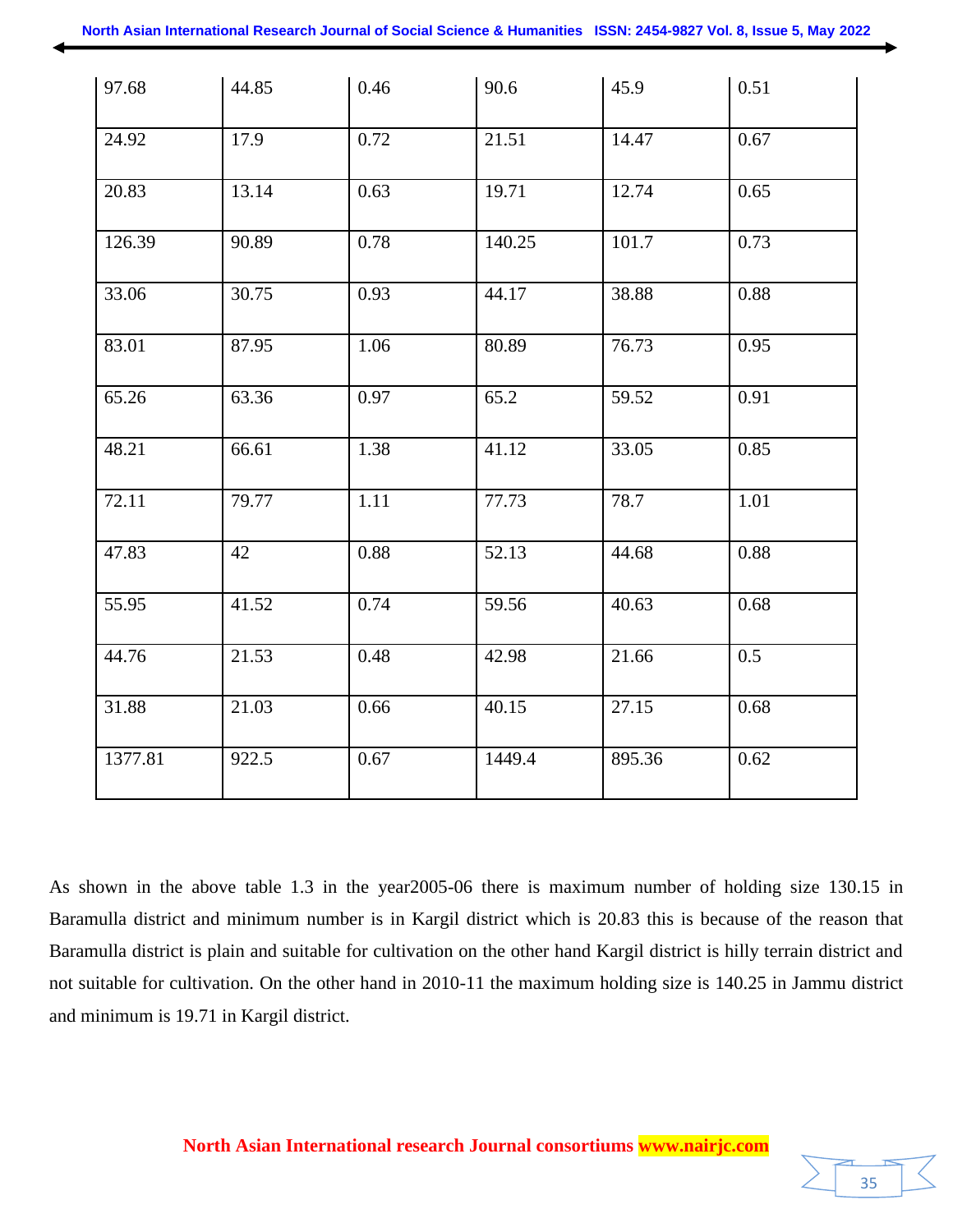|         | No.       | of Area<br>(00) | Average  | Average  | $H \mid NO.$<br>of | Average H |
|---------|-----------|-----------------|----------|----------|--------------------|-----------|
|         | holding   | Ha              |          | size     | holding            | siize     |
|         |           |                 | H size   |          |                    |           |
| Average | 62.627727 | 41.55909        | 0.677727 | 65.88227 | 40.60682           | 0.6281    |
| Minimum | 20.83     | 11.46           | 0.3      | 19.71    | 11.38              | 0.31      |
| Maximum | 130.15    | 90.89           | 1.38     | 140.25   | 101.75             | 1.01      |

Table 1.4 Descriptive statistics of holding size & Area in 2005-06 & 2010-11

As shown in the above table 1.4 the average no of holding in 2005-06 is 62.6277 which got increased in 2010-11 by bringing more land under cultivation where as area in (00) ha in 2005-06 was 41.559 which declines to 40.6068 in 2010-11 and on the other hand the average size of holding declined from 0.6777 to 0.6281 from 2005- 06 to 2010-11 due to declining of land under agriculture. The minimum no. of holding is 20.83 in Kargil district and maximum holding size is 130.15 is Baramulla. The minimum holding size in 2010-11 is 19.71 and maximum is 101.75

Source: - Statistical digest of J&K 2016-17

Status of Agriculture Production and Productivity in Jammu and Kashmir

#### Table Area wise distribution of various crops in J&K state

| S. No          | Crops | Area (lac Ha. |
|----------------|-------|---------------|
| $\vert$ 1      | Paddy | 2.58 lac Ha   |
| $\overline{2}$ | Maize | 3.19 lac Ha   |
| $\overline{3}$ | Wheat | 2.62lac Ha    |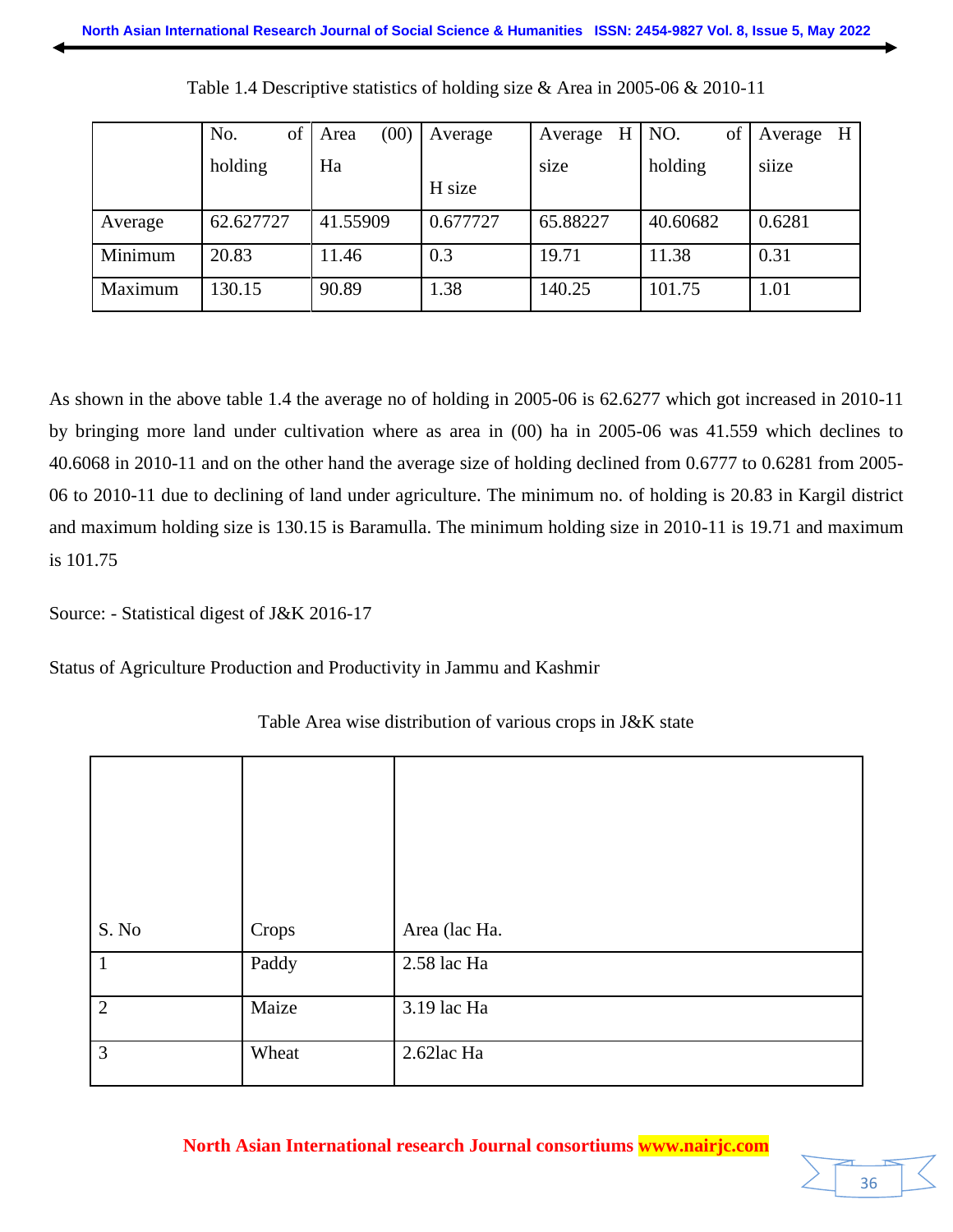| $\overline{4}$ | Pulses                         | 0.30 lac Ha    |
|----------------|--------------------------------|----------------|
| 5              | Vegetables                     | $0.51$ lac Ha  |
| 6              | <b>Flowers</b>                 | 0.00250 lac ha |
| 7              | Others cereals $\&$<br>millets | 0.38 lac Ha    |
| 8              | Oilseeds                       | $0.62$ lac Ha  |

Economic survey of J&K 2016-17

The above table analyse that major area is under Maize cultivation which is 3.19 lac Ha which indicates that Maize is the major crop of state. Area under wheat cultivation id 2.62 lac Ha which is 2nd major crop of J&K state. Pulses, other cereals and flowers cultivation have the least area.

## **MAJOR CROPS IN JAMMU & KASHMIR**

- **Maize.** Maize is the major crop of J&K state.It requires hot dry climate. Required rainfall for maize cultivation varies from 75 to 125 cms. It is Kharif crop and sown in May-June and harvested in August-November. It is cultivated on karewa soil in the valley of Kashmir on about 3,03000 acres. In Jammu division areas like Reasi, Rajouri and Poonch districts contributes in the cultivation of Maize.
- **Wheat***.* Wheat is the 2nd major crop of state. It is rabbi crop and its plant require a cool and somewhat moist climate in the beginning and warm and dry weather at the harvest time. The average rainfall should be between 50 to 70 cms and that too at intervals. It is sown in the month of August and harvest in March- April, it is cultivated in the entire outer plains and the outer hills. Important wheat producing areas are Kathua, R.S Pura, Samba and Reasi.
- *<u>Rice</u>*. Rice is the 3rd major crop of J&K and its cultivation requires hot and moisture climate. It is a kharif crop and is sown in March- April and harvest in autumn. Sufficient water requires for its cultivation. It is grown mostly in the valley of Kashmir at 2100 meters above sea level. Total area under rice cultivation in the valley of Kashmir is 374000 acres having a yield of 25.5 qtls per acre. In the plain areas of Jammu Division like R.S Pura, Samba, Akhnoor and some part of Poonch District

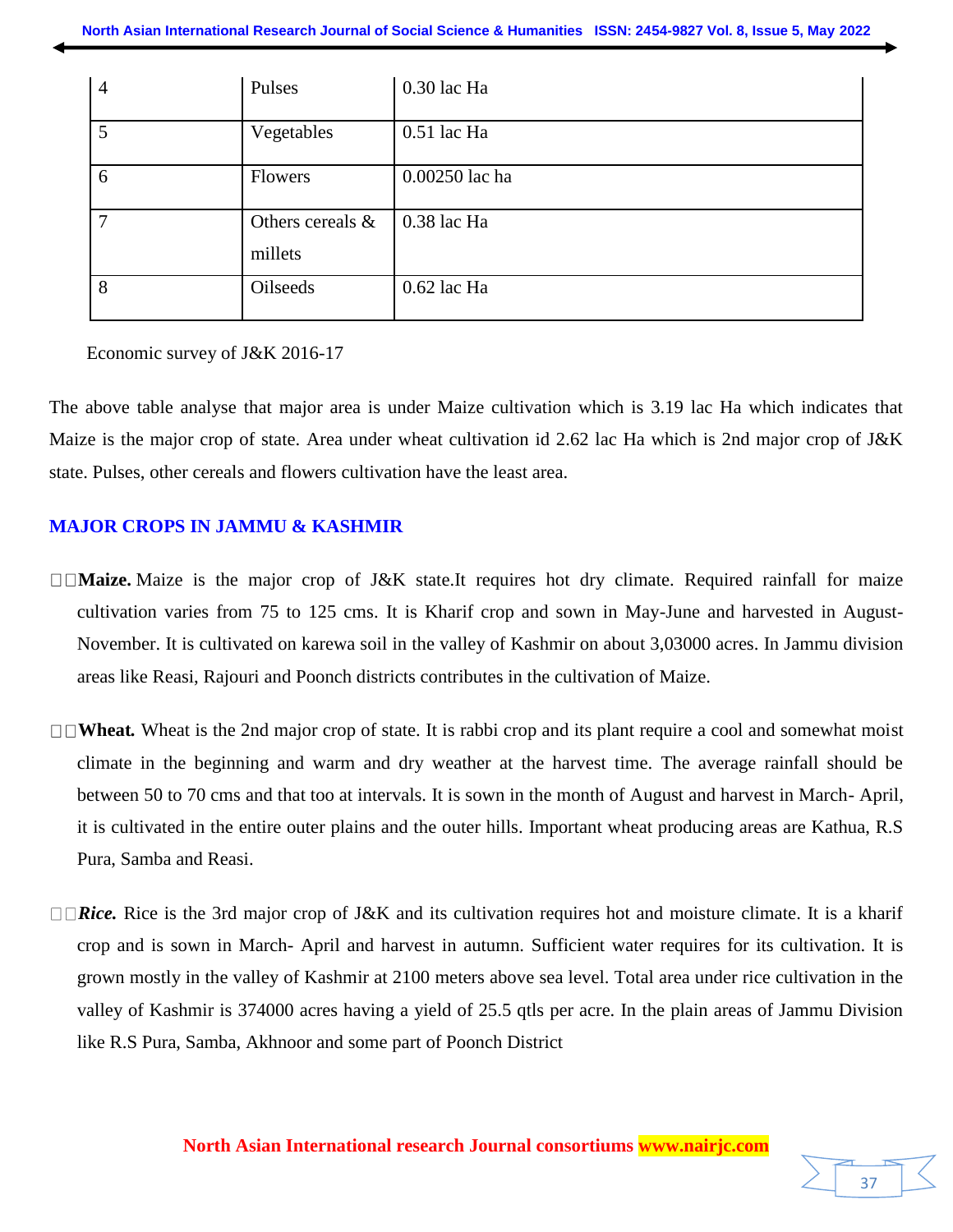- **Tobacco.** It requires a warm and moist climate and a rich soil containing lime. it is largely grown in the valley of Kashmir
- **Pulses.** It requires hot and dry climate which suits their cultivation. They are largely grown on small patches of land and the pulses of Kashmir valley are well known for their quality.
- □ Saffron. Saffron is a cash crop and is cultivated on the Pampore in the months of July-August karewas in specially made square beds. Each bed measures 1.5m and is provided with narrow trenches on all sides to prevent the accumulation of water. The soil is alluvial and lacustrine. About 3000 acres are under saffron cultivation in Pampore.

#### **PROBLEMS AND ISSUES IN J&K AGRICULTURE**

There are various problems and issues in J&K agriculture which are as under

1. **Hilly terrain***.* The J&K state is a hilly and mountains state, which is hindrance in the way of agriculture production and development. Due to its hilly topography the agriculture of the state is not fruitful and less productive.

2. **Lack of Transportation Facilitie***s.*In the rural areas of J&K there is lack of transportations facilities. There is a bad connectivity of road in rural areas even in urban areas in some places road facility is also poor. Lack of transport and communication facilities act as hindrance in the way of socio-economic development and way to progress of agriculture. Through the lack of transport facility, the agriculture sector suffers with huge problems.

3. **Climatic Conditions.** The climatic condition of the state is not favourable for agriculture production. Due to unfavourable climatic condition almost 4 to 5 months in a year the highways, local roads remain closed for longer period of time. The hilly areas of the state mostly remain closed in winter season which effect the production and productivity.The daily earners workers face a lot of problems during winter season. The water and electricity supply got very much effected through this climatic variation.

4. **Lack of Marketing Facilities.** Marketing facilities is the major problem among all the problems in state. In rural areas there is no marketing facility even in urban areas there is limited marketing facility. Due to lack of marketing facility agriculture production suffers a lot, and major part of agriculture and horticulture got damaged.

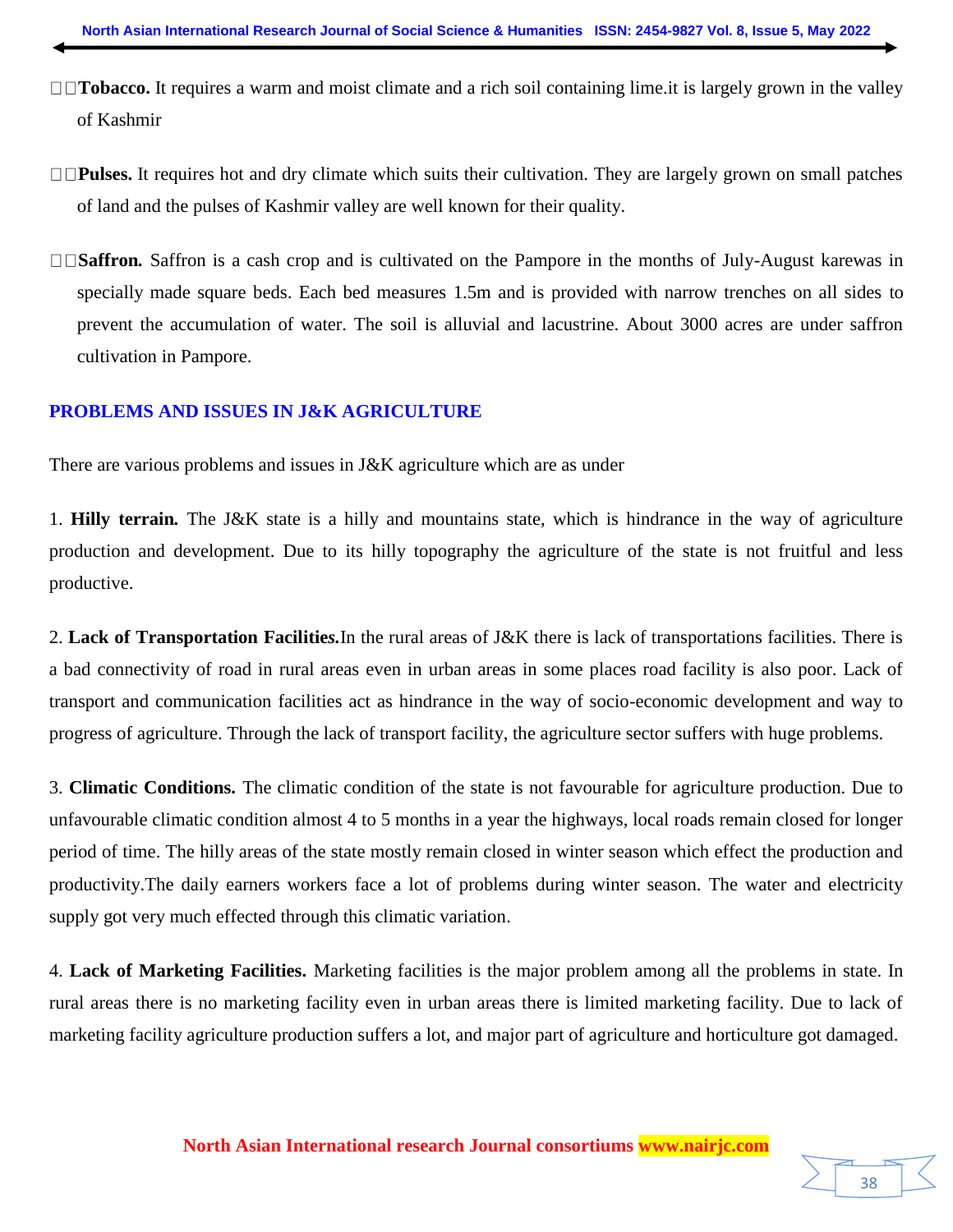5. **Inadequate Infrastructure.** The infrastructure facilities is also poor , the rural infrastructure is very much poor in the state ,through this poor infrastructure agriculture sector suffers a lot.

**6. Irrigation Problems**. The problem of irrigation is the major problem of the state of J&K. Being a hilly and mountains state it is very difficult to provide irrigation facilities. Even in the plains areas where agriculture flourish and grow there is also lack of irrigation facilities.

7. **Political Instability**. The production and productivity of agriculture and horticulture is also affectedin the state due to its political instability. When there is tense situation in the valley at the time of sowing and harvesting of crop it got affected and damaged. The farmers and growers face a lot of problems in the proper growing and harvesting at timely.

**8. HYV's are Not Easily Available**. The high Yielding Varieties of seeds are not easily and cheaply available to farmers and growers at subsidised rates at time, hence due to this defect the agriculture suffers badly.

#### **SUGGESTIONS**

There are some suggestions through which agriculture production can be improved.

1. Construction of Roads in Rural and far flung areas.

2. Infrastructure in both rural as well urban areas should be developed.

3. Easy and assessable supply of water to the reachable areas and tap/ pipe water to the hilly areas for the agricultural purposes.

4. Electricity supply should be provided to each and every place weather it approachable or far flung areas through which the modern means and tools should be easily operated.

5. Construction of Dams through which the deficiency of water can be fulfilled.

6. Easily and assessable marketing facilities in the rural areas and food procurement storages should be maintained through which the loss of farmers can minimised or reduced.